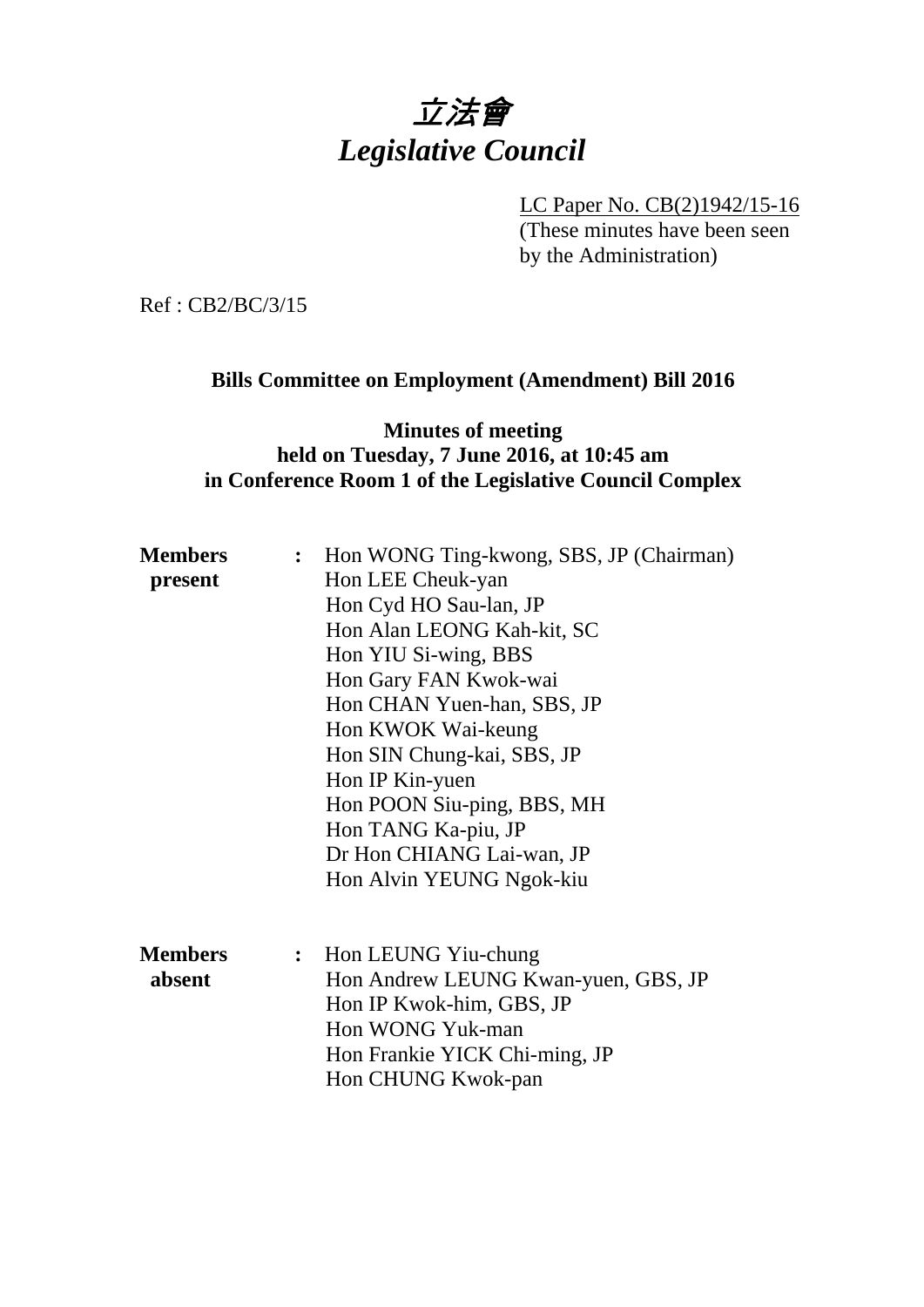| <b>Public Officers :</b> Item I<br>attending |                |                                                                                           |  |
|----------------------------------------------|----------------|-------------------------------------------------------------------------------------------|--|
|                                              |                | Ms Melody LUK<br><b>Assistant Commissioner for Labour</b><br>(Labour Relations)           |  |
|                                              |                | Mr Simon LI<br><b>Chief Labour Officer (Labour Relations)</b><br><b>Labour Department</b> |  |
|                                              |                | Ms Cecilia CHAN<br>Senior Labour Officer (Labour Relations)<br><b>Labour Department</b>   |  |
|                                              |                | <b>Ms Betty CHEUNG</b><br>Senior Assistant Law Draftsman<br>Department of Justice         |  |
|                                              |                | Ms Selina LAU<br><b>Senior Assistant Law Draftsman</b><br>Department of Justice           |  |
| <b>Clerk</b> in<br>attendance                | $\ddot{\cdot}$ | Miss Betty MA<br>Chief Council Secretary (2) 1                                            |  |
| <b>Staff</b> in<br>attendance                |                | Mr Alvin CHUI<br><b>Assistant Legal Adviser 3</b>                                         |  |
|                                              |                | Ms Mina CHAN<br>Council Secretary (2) 1                                                   |  |
|                                              |                | Miss Lulu YEUNG<br>Clerical Assistant (2) 1                                               |  |

#### Admin

# **I. Meeting with the Administration**

1. The Bills Committee deliberated (index of proceedings attached at **Annex**).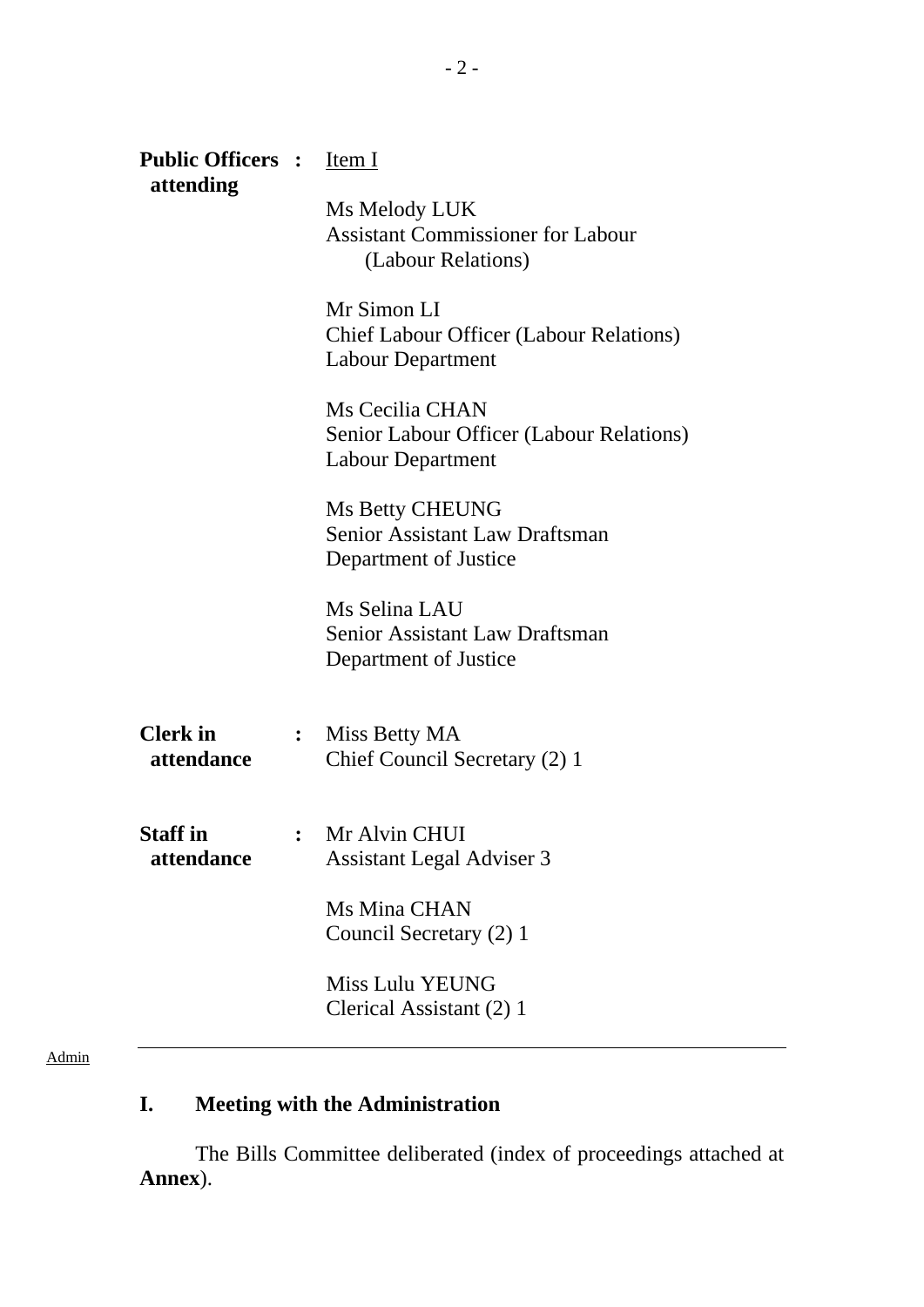Action

2. Members noted the Committee stage amendments ("CSAs") proposed by Mr LEE Cheuk-yan to the Employment (Amendment) Bill 2016 ("the Bill"), which was set out in LC Paper No. CB(2)1653/15-16(01).

Admin 3. The Administration undertook to provide a written response to the CSAs proposed by Mr LEE Cheuk-yan before the Bills Committee submitting its report to the House Committee at its meeting on 17 June 2016.

## **II. Any other business**

4. The Chairman advised that while the Administration had yet to advise on the resumption date of the Second Reading debate on the Bill, the Bills Committee would submit a report on its deliberations to the House Committee on 17 June 2016. Members urged the Administration to resume the Second Reading debate on the Bill at a Council meeting the soonest possible, i.e. 29 June 2016. Members also urged the Administration to foster the discussion of the Labour Advisory Board on the increased ceiling of the further sum as early as possible in order not to delay the coming into operation of the Bill.

5. There being no other business, the meeting ended at 11:34 am.

Council Business Division 2 Legislative Council Secretariat 27 July 2016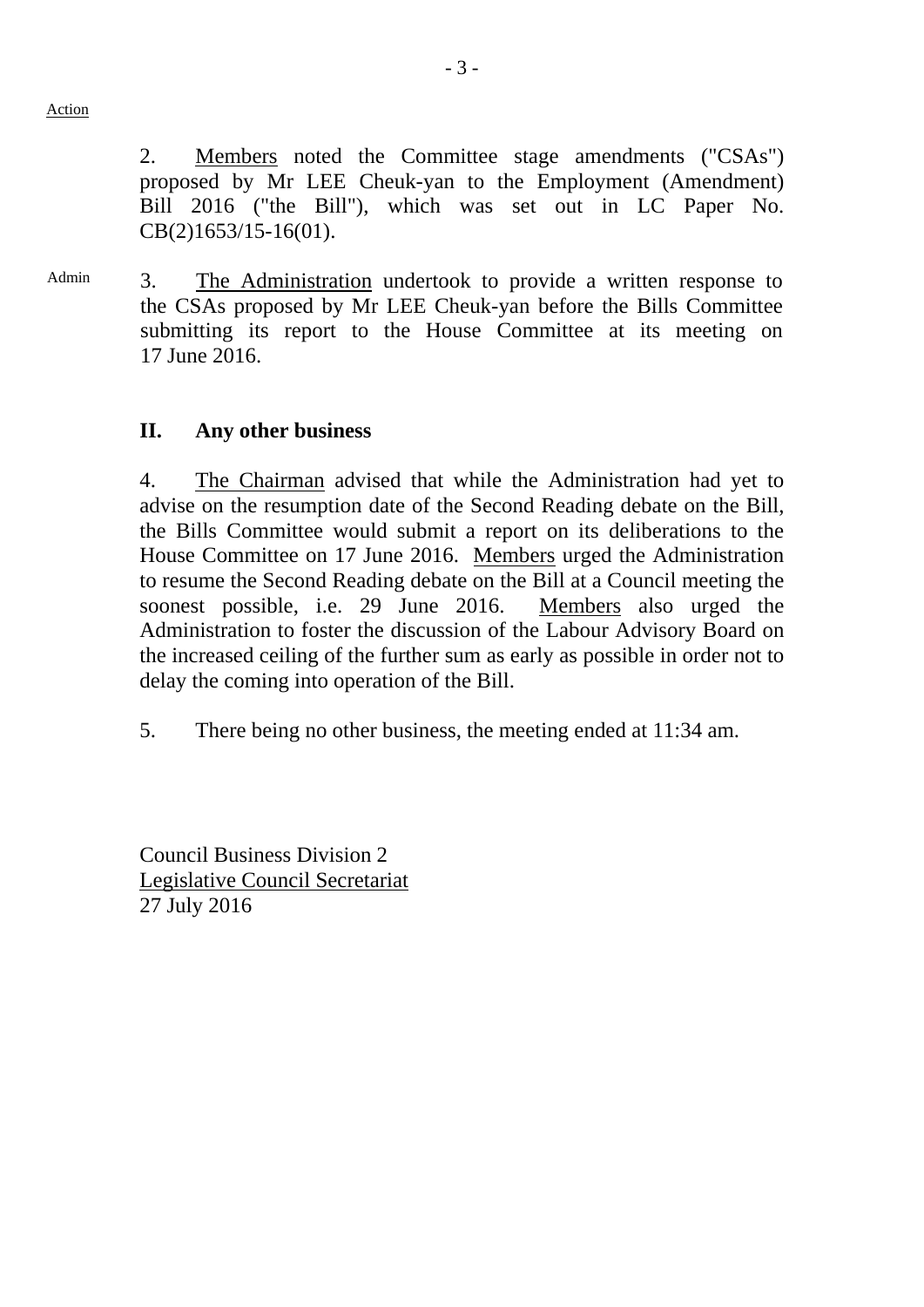## **Proceedings of meeting of the Bills Committee on Employment (Amendment) Bill 2016 held on Tuesday, 7 June 2016, at 10:45 am in Conference Room 1 of the Legislative Council Complex**

| <b>Time</b><br>marker | <b>Speaker</b>                                            | Subject(s) / Discussion                                                                                                                                                                                                                                                                                                                                                                                                                                                                                                                                                                                                                                                                                                                                                                                            | <b>Action</b><br><b>Required</b> |
|-----------------------|-----------------------------------------------------------|--------------------------------------------------------------------------------------------------------------------------------------------------------------------------------------------------------------------------------------------------------------------------------------------------------------------------------------------------------------------------------------------------------------------------------------------------------------------------------------------------------------------------------------------------------------------------------------------------------------------------------------------------------------------------------------------------------------------------------------------------------------------------------------------------------------------|----------------------------------|
| $000000 -$<br>000649  | Chairman                                                  | Opening remarks                                                                                                                                                                                                                                                                                                                                                                                                                                                                                                                                                                                                                                                                                                                                                                                                    |                                  |
| $000650 -$<br>000856  | Chairman<br>Admin                                         | The Administration's response to the issues<br>raised at the meeting of the Bills Committee on<br>Employment (Amendment) Bill 2016 ("the Bills<br>Committee") held on 9 May 2016, which was set<br>out in LC Paper No. CB(2)1607/15-16(01)                                                                                                                                                                                                                                                                                                                                                                                                                                                                                                                                                                         |                                  |
| $000857 -$<br>001241  | Chairman<br>Mr POON Siu-ping<br>Mr LEE Cheuk-yan<br>Admin | Mr POON Siu-ping and Mr LEE Cheuk-yan<br>expressed concern about the timeframe for the<br>Labour Advisory Board ("LAB") to review the<br>proposed amount of the further sum.<br>Mr LEE<br>took the view that the Administration should fix<br>the meeting date for LAB to discuss the matter<br>shortly.<br>The Administration advised that it had reported<br>to LAB in its latest meeting all the views<br>expressed by members on the Bill, including the<br>amount of the further sum. While LAB agreed<br>that the ceiling for the further sum might be<br>increased, no consensus could be reached on the<br>increased ceiling of the further sum.<br>LAB<br>members advised that they would need time to<br>consult their respective organizations before<br>they could further discuss the subject at LAB. |                                  |
| $001242 -$<br>001535  | Chairman<br>Mr LEE Cheuk-yan                              | Legislative timetable for the Bill.                                                                                                                                                                                                                                                                                                                                                                                                                                                                                                                                                                                                                                                                                                                                                                                |                                  |
| $001536 -$<br>001756  | Chairman<br>Mr KWOK Wai-keung                             | While agreeing that there was room for upward<br>adjustment of the ceiling of the further sum,<br>Mr KWOK Wai-keung considered that the Bill<br>should be passed as early as possible in order to<br>provide greater protection for unreasonably and<br>unlawfully dismissed employees. He called on<br>the Administration to step up its efforts in<br>fostering consensus within LAB on the matter,<br>so as to enable the Bill to be passed in the<br>current legislative session.                                                                                                                                                                                                                                                                                                                              |                                  |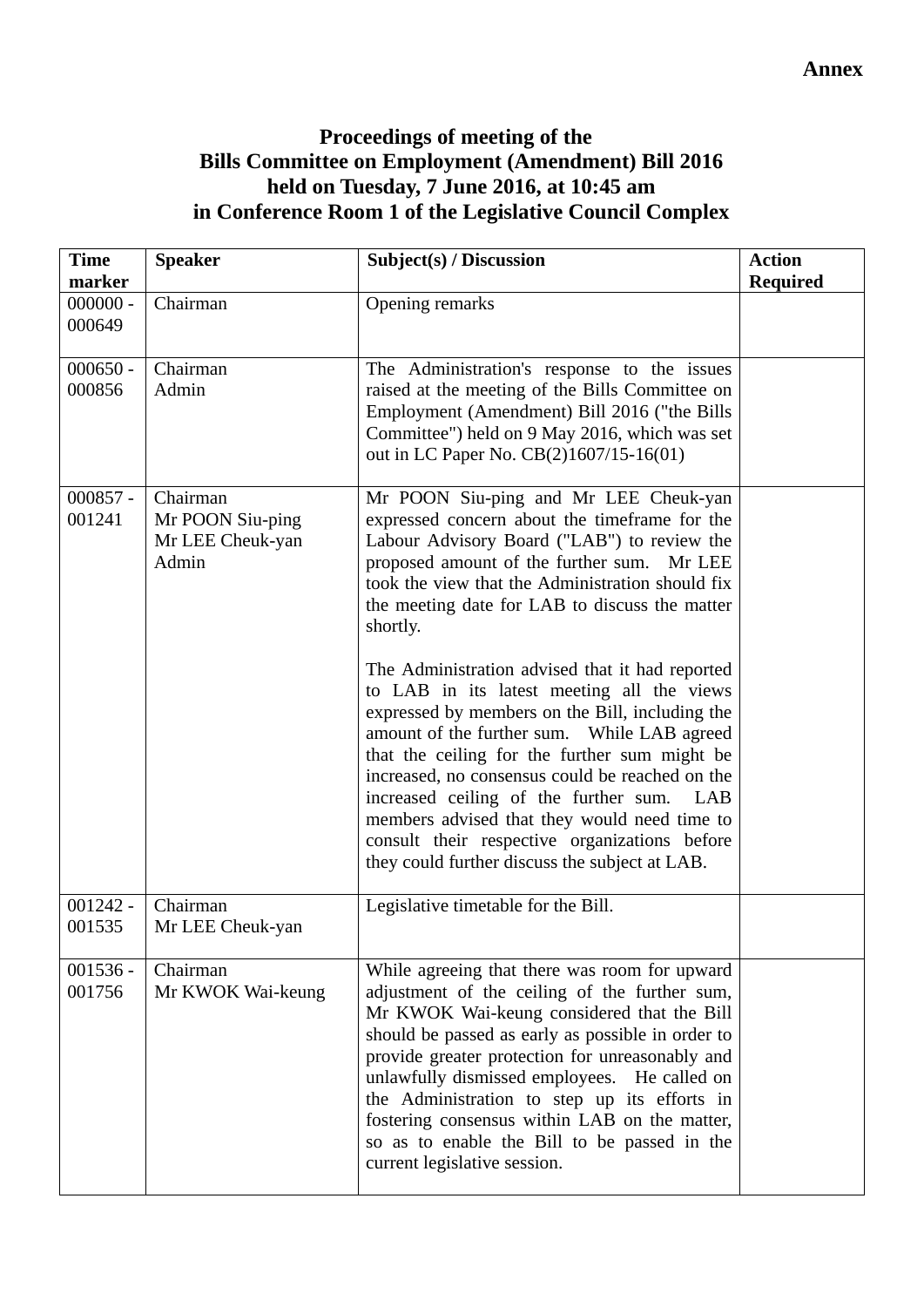| <b>Time</b><br>marker | <b>Speaker</b>                            | Subject(s) / Discussion                                                                                                                                                                                                                                                                                                                                                                                                                           | <b>Action</b><br><b>Required</b> |
|-----------------------|-------------------------------------------|---------------------------------------------------------------------------------------------------------------------------------------------------------------------------------------------------------------------------------------------------------------------------------------------------------------------------------------------------------------------------------------------------------------------------------------------------|----------------------------------|
| $001757 -$<br>001936  | Chairman<br>Mr SIN Chung-kai              | Mr SIN Chung-kai considered that the Second<br>Reading debate on the Bill could take place at<br>the Council meeting of 29 June or 6 July 2016,<br>so as to ensure its passage within the current<br>session.<br>legislative<br>In<br>his<br>view,<br>the<br>Administration could propose a Committee stage<br>amendment ("CSA") to increase the ceiling of<br>the further sum, instead of waiting for LAB's<br>further discussion on the matter. |                                  |
| $001937 -$<br>002102  | Chairman<br>Mr TANG Ka-piu                | TANG Ka-piu advised that<br>Mr<br>his<br>to<br>employer<br>understanding,<br>and<br>employee<br>representatives of LAB were willing to further<br>discuss the amount of the further sum.<br>He<br>urged the Administration to make greater efforts<br>in facilitating both parties to reach a new<br>consensual view on the matter.                                                                                                               |                                  |
| $002103 -$<br>002159  | Chairman                                  | The Chairman advised that the Bills Committee<br>would report its deliberations to the House<br>Committee on 17 June 2016.<br>While the<br>Administration had yet to advise on the<br>resumption date of Second Reading debate on<br>the Bill, the Chairman hoped that the resumption<br>of the Second Reading debate on the Bill could<br>take place at a Council meeting the soonest<br>possible i.e. 29 June 2016.                             |                                  |
| $002200 -$<br>003620  | Chairman<br>Mr LEE Cheuk-yan<br>Ms Cyd HO | Briefing by Mr LEE Cheuk-yan on his proposed<br>CSAs to the Bill, which were set out in<br>LC Paper No. CB(2)1653/15-16(01).                                                                                                                                                                                                                                                                                                                      |                                  |
| $003621 -$<br>004601  | Chairman<br>Admin                         | The Administration's verbal response to the<br>CSAs proposed by Mr LEE Cheuk-yan                                                                                                                                                                                                                                                                                                                                                                  |                                  |
| $004602 -$<br>005026  | Chairman<br><b>ALA</b>                    | ALA3's gave his observations on the fifth set of<br>Mr LEE Cheuk-yan's proposed CSAs.                                                                                                                                                                                                                                                                                                                                                             |                                  |
| $005027 -$<br>005123  | Chairman<br>Admin                         | The Administration was requested to provide its<br>written response to CSAs proposed by<br>Mr LEE Cheuk-yan before the Bills Committee<br>submitting its report to the House Committee at<br>its meeting on 17 June 2016.                                                                                                                                                                                                                         | <b>Admin</b>                     |
| $005124 -$<br>005352  | Chairman<br>Miss CHAN Yuen-han<br>Admin   | Miss CHAN Yuen-han asked whether the<br>Administration would withdraw the Bill, having<br>regard to the fact that no consensus could be<br>reached by LAB on the increased ceiling of the<br>further sum.                                                                                                                                                                                                                                         |                                  |